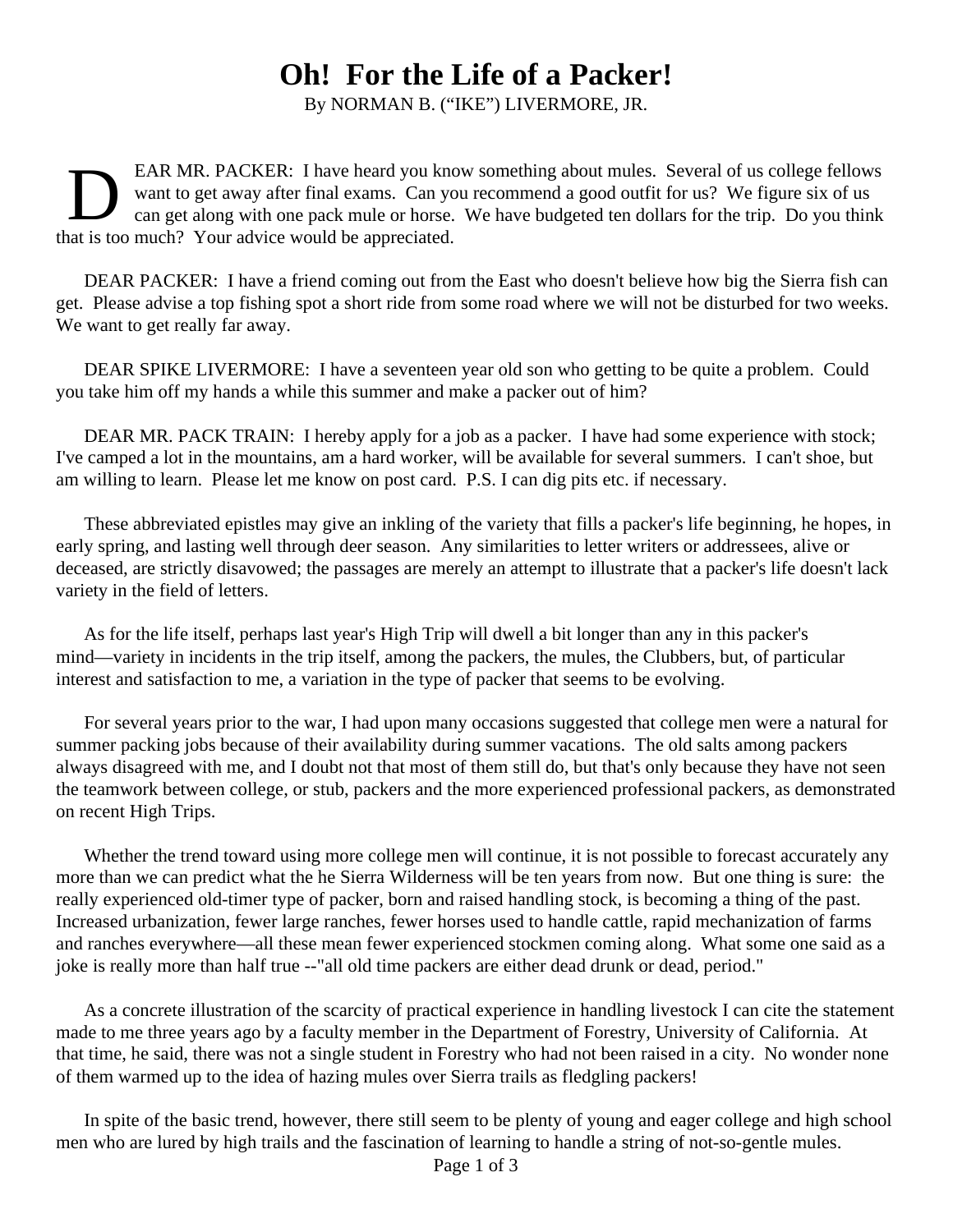As for mules themselves, who can see any change? Not I, for one, nor do I expect to see any in my lifetime, unless some superambitious packer succeeds in breeding mules for docile demeanor as well as plodding power. But who wants a change in Sierra mules, when they are already perfect? Well, that is, nearly perfect. What I mean is, on second thought, perhaps not nearly perfect, but at least chock-full of character and interest. If you don't believe me, take a look at some of the '48 High Trip mules (and their bosses).

First of all there was *Red*, oldest mule in the outfit but still young and tough in action. I have it on good authority he was a jerk-line leader on a borax team in the early l900s. Murt Stewart, who packed him, will be first to acknowledge that *Red* was far from old in action and disposition.

*Doris* was as young and impetuous as *Red* was old and wise. She it was whose short legs and nervous pullback wrecked Ben York's string on the fatal day over Colby Pass. Black and shiny, hard to catch, pretty enough to win a ribbon in the mule beauty contest, she was the sauciest number in the corral.

A "pack" but not a mule was Pete Garner's *Buck*, a big, clumsy, dumb, awkward, and obstinate horse who tried Pete's patience many times by specializing in splintering his pack boxes on all available trees and rocks. This was the horse's first High Trip. As far as Pete is concerned it is probably his last.

Speaking of horses, Jack Heyneman packed a problem named *Hoot*. She was a mother who left a weaner colt at home in the Owens Valley and was pretty unhappy at all times thinking about him. So much so, in fact, that we had to rope her the first day leaving Owens Valley on the deadhead to keep her from running home. Heyneman, I am sure, wished she really had gone home.

Big and awkward-looking, but strong as steel and distant in demeanor, was Charlie Gilmore's *Coso*. He distinguished himself when I first imported him from the plains of Nevada in 1946 by promptly high-tailing it to the sagebrush country south of Olancha. We did not find him for almost a year. After many false rumors and wild chases, he was run down near a wide spot in the road called Coso Junction; hence his name. *Coso* is one of the two or three mules in the outfit who doesn't like barley, if you can believe it.

And then there was as *Cognac*, famed among the packers as the mule who acts innocent but plays rough. He appears to be the gentlest of mules. It was only natural, then, that when it was suggested to Murt Stewart that he ride him bareback one pleasant layover day, Murt answered, "I believe I will." Murt's belief was shortlived because *Cognac's* docility did not extend to bareback riders. Two jumps and Murt hit dirt.

Another old-timer was Hal Pflueger's *Dearborn*. This stout gray was regarded as an old mule when we packed him on a trip I took with Ted Cook in 1937. On this trip we cracked a lady rider's rib, broke a fisherman's back, completely lost our stock for a day, encountered hailstones the size of marbles on Foresters Pass, but it did not faze Dearborn. Nor was he any more fazed or less efficient 11 years later, in '48. In fact, he is still a youngster, at least when it comes to the ladies; his steady crush on Marge, Dr. Heller's seductive sorrel mare, was acute.

Then there was *Brownie*, one of Bud Steele's stalwart string, who was a distinguished renegade in 1946 because he continually eluded wrangling. In fact, on that trip when we reached Charlotte Lake, he and his sidekick, *Snake*, simply shoved off and went home. Always something to worry about in the wrangling department!

These are but a few of our horses and mules. The printed word is a painfully poor portrayor of their idiosyncracies and charm, traits of endearing (or damning as the case may be) character that mainly packers will understand and appreciate but which all who follow High Trip trails should come to know and enjoy.